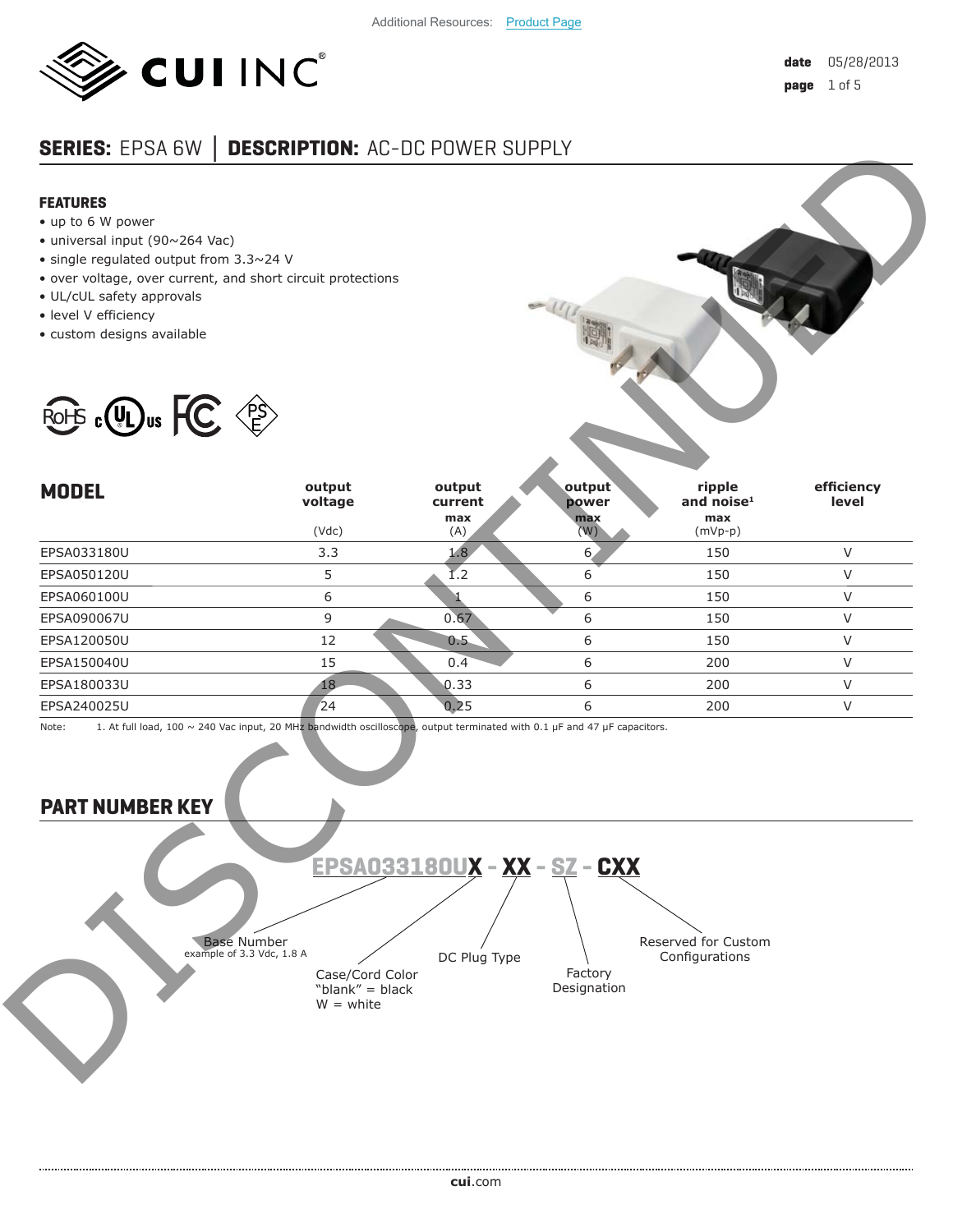### **INPUT**

| parameter                         |                                                 |       |                |                |                                |
|-----------------------------------|-------------------------------------------------|-------|----------------|----------------|--------------------------------|
|                                   | conditions/description                          | min   | typ            | max            | units                          |
| voltage                           |                                                 | 90    |                | 264            | Vac                            |
| frequency                         |                                                 | 47    |                | 63             | Hz                             |
| current                           |                                                 |       |                | 0,3            | A RMS                          |
| leakage current                   |                                                 |       |                | 0.1            | mA                             |
| no load power consumption         |                                                 |       |                | 0.3            | W                              |
| <b>OUTPUT</b>                     |                                                 |       |                |                |                                |
| parameter                         | conditions/description                          | min   | typ            | max            | units                          |
| line regulation                   |                                                 |       | $\pm 3$        |                | $\frac{0}{0}$                  |
| load regulation                   | 3.3 V output<br>all other models                |       | $\pm 10$<br>⊯5 |                | $\frac{0}{0}$<br>$\frac{0}{0}$ |
| <b>PROTECTIONS</b>                |                                                 |       |                |                |                                |
| parameter                         | conditions/description                          | min   | ityp           | max            | units                          |
| over voltage protection           | protected through primary circuit IC            |       |                |                |                                |
| short circuit protection          | output shut down and auto restart               |       |                |                |                                |
| <b>SAFETY &amp; COMPLIANCE</b>    |                                                 |       |                |                |                                |
| parameter                         | conditions/description                          | min   | typ            | max            | units                          |
| isolation voltage                 | input to output at 10 mA for 1 minute           |       |                | 3,000<br>4,242 | Vac<br>Vdc                     |
| isolation resistance              | input to output at 500 Vdc                      | 100   |                |                | $M\Omega$                      |
| safety approvals                  | UL/cUL, PSE, LPS                                |       |                |                |                                |
| EMI/EMC                           | <b>FCC</b>                                      |       |                |                |                                |
| RoHS compliant                    | yes                                             |       |                |                |                                |
| <b>ENVIRONMENTAL</b>              |                                                 |       |                |                |                                |
| parameter                         | conditions/description                          | min   | typ            | max            | units                          |
| operating temperature             |                                                 | 0     |                | 40             | $^{\circ}$ C                   |
| storage temperature               |                                                 | $-10$ |                | 70             | $^{\circ}$ C                   |
| operating humidity                |                                                 | 20    |                | 80             | $\%$                           |
| storage humidity                  |                                                 | 10    |                | 90             | $\frac{0}{0}$                  |
| <b>MECHANICAL</b>                 |                                                 |       |                |                |                                |
|                                   | conditions/description                          | min   | typ            | max            | units                          |
|                                   |                                                 |       |                |                |                                |
|                                   | 59.8 x 46.1 x 26.6 (2.354 x 1.815 x 1.047 inch) |       |                |                | mm                             |
| parameter<br>dimensions<br>weight |                                                 |       |                | 63             | g                              |
| input plug                        | fixed US                                        |       |                |                |                                |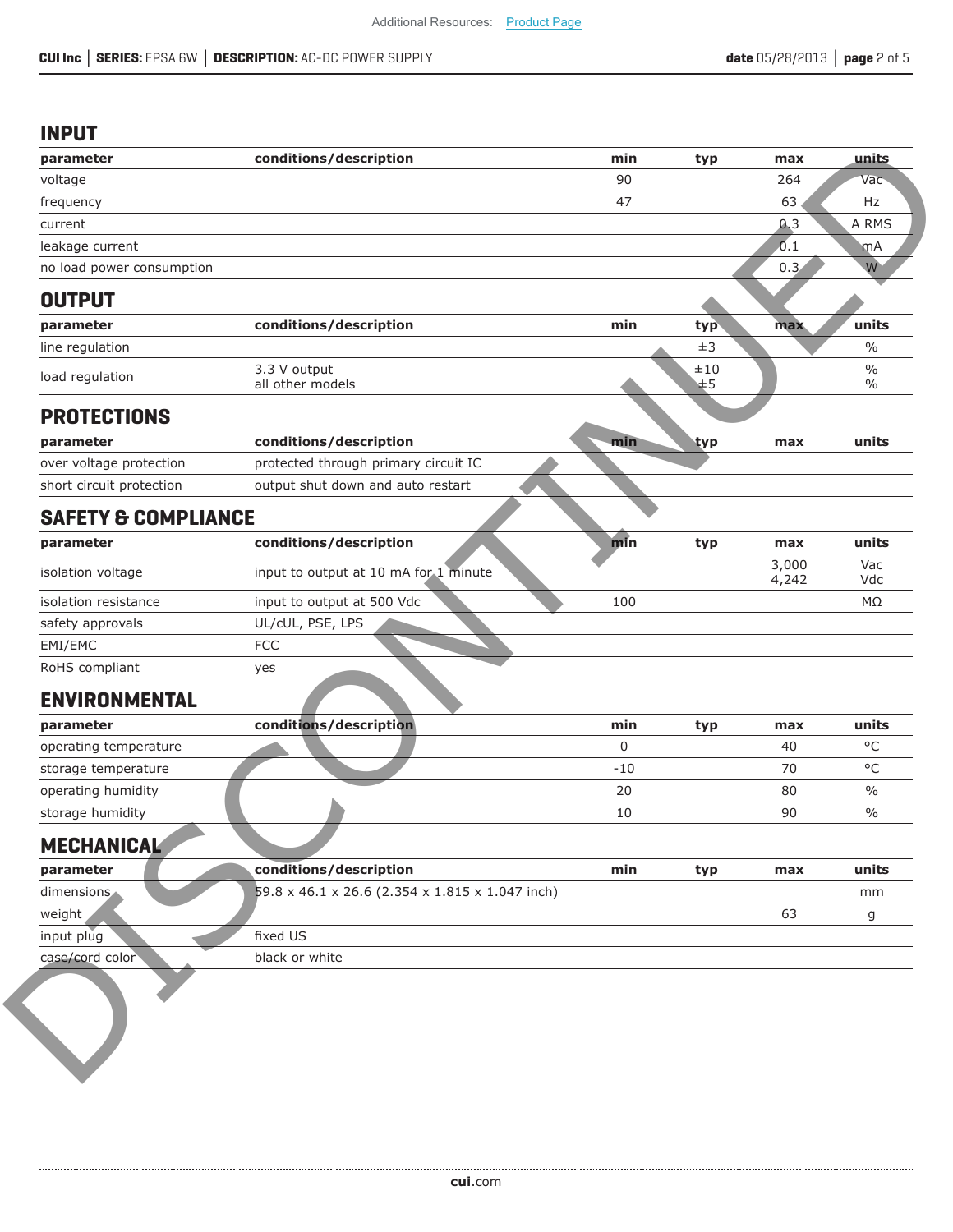### **MECHANICAL DRAWING**



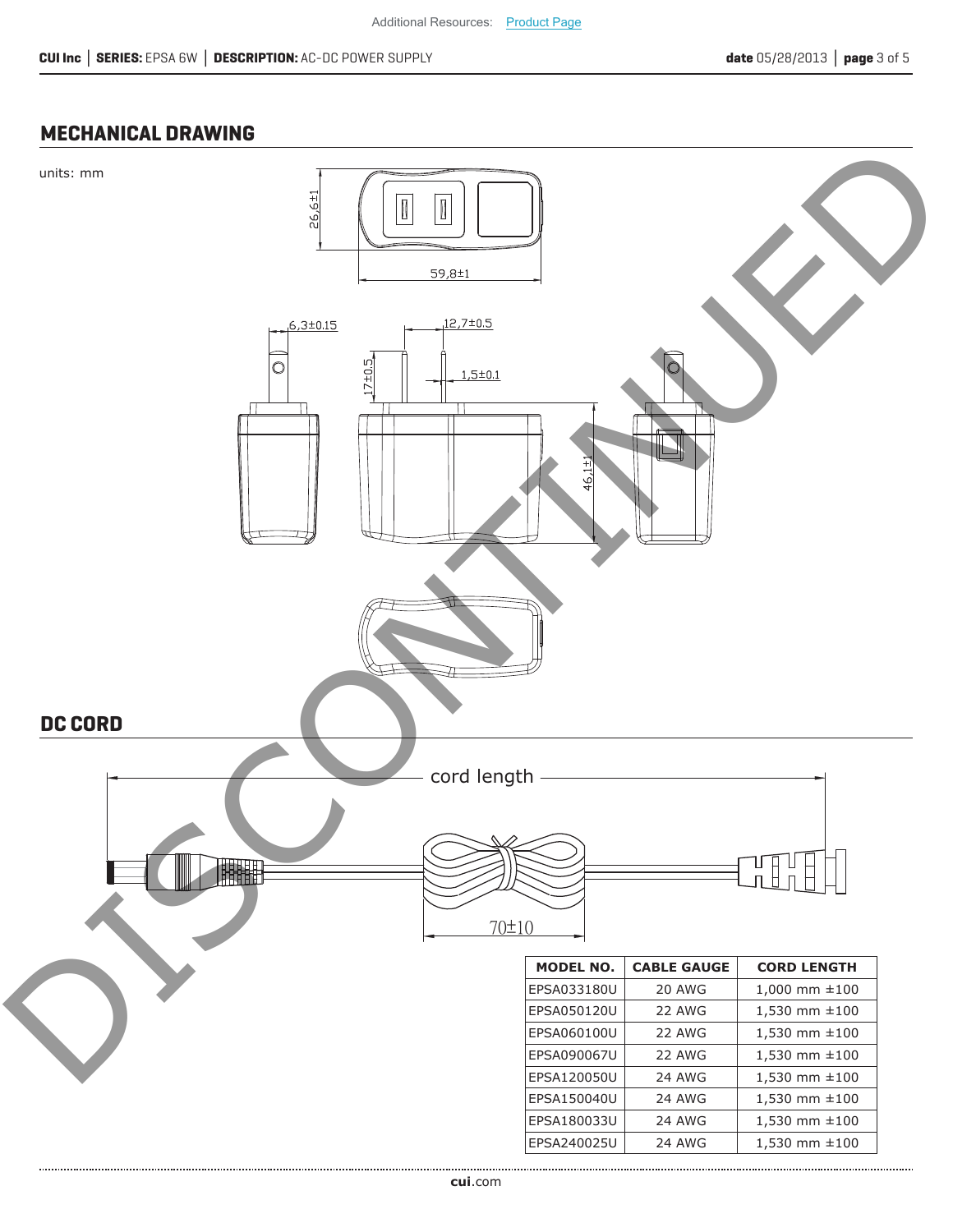### **OUTPUT PLUG OPTIONS**



**cui**[.com](https://www.cui.com/track?actionLabel=Datasheet-ClickThrough-HomePage&label=EPSA_6W.pdf&path=/)